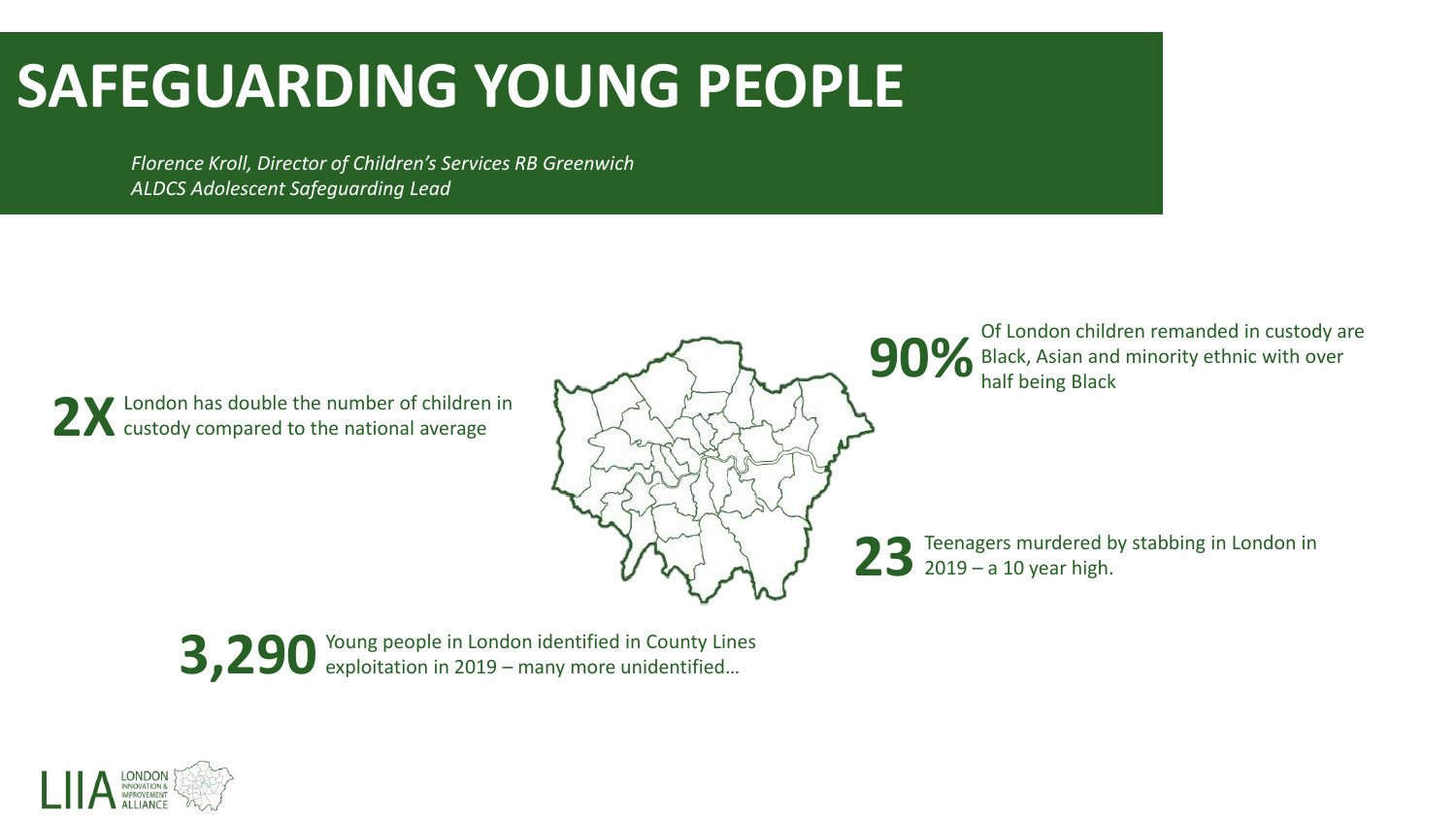

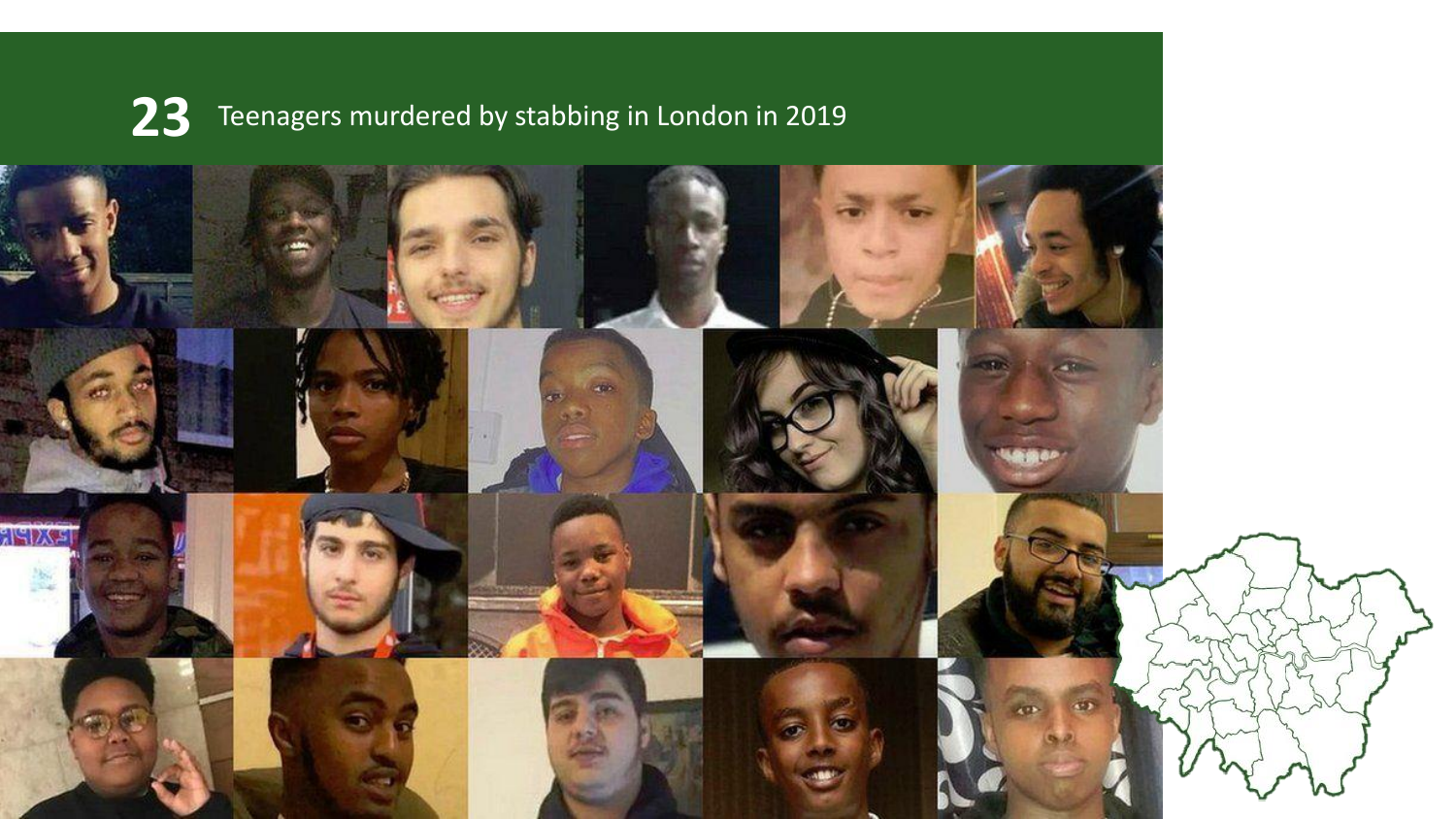#### **ALDCS ADOLESCENT SAFEGUARDING – A PRIORITY FOR LONDON**

Adolescent Safeguarding includes the range of individual, familial and community risks and safeguarding concerns that children experience in terms of risks to themselves, risk from others and risks to others.

It is a complex dynamic that requires multi-layered and systemic solutions.

Our responses to adolescent safeguarding are expensive, distressing and continue to challenge the sector.

It has been a concern of ours since at least 2006 and one which we have yet to resolve in a sustained way

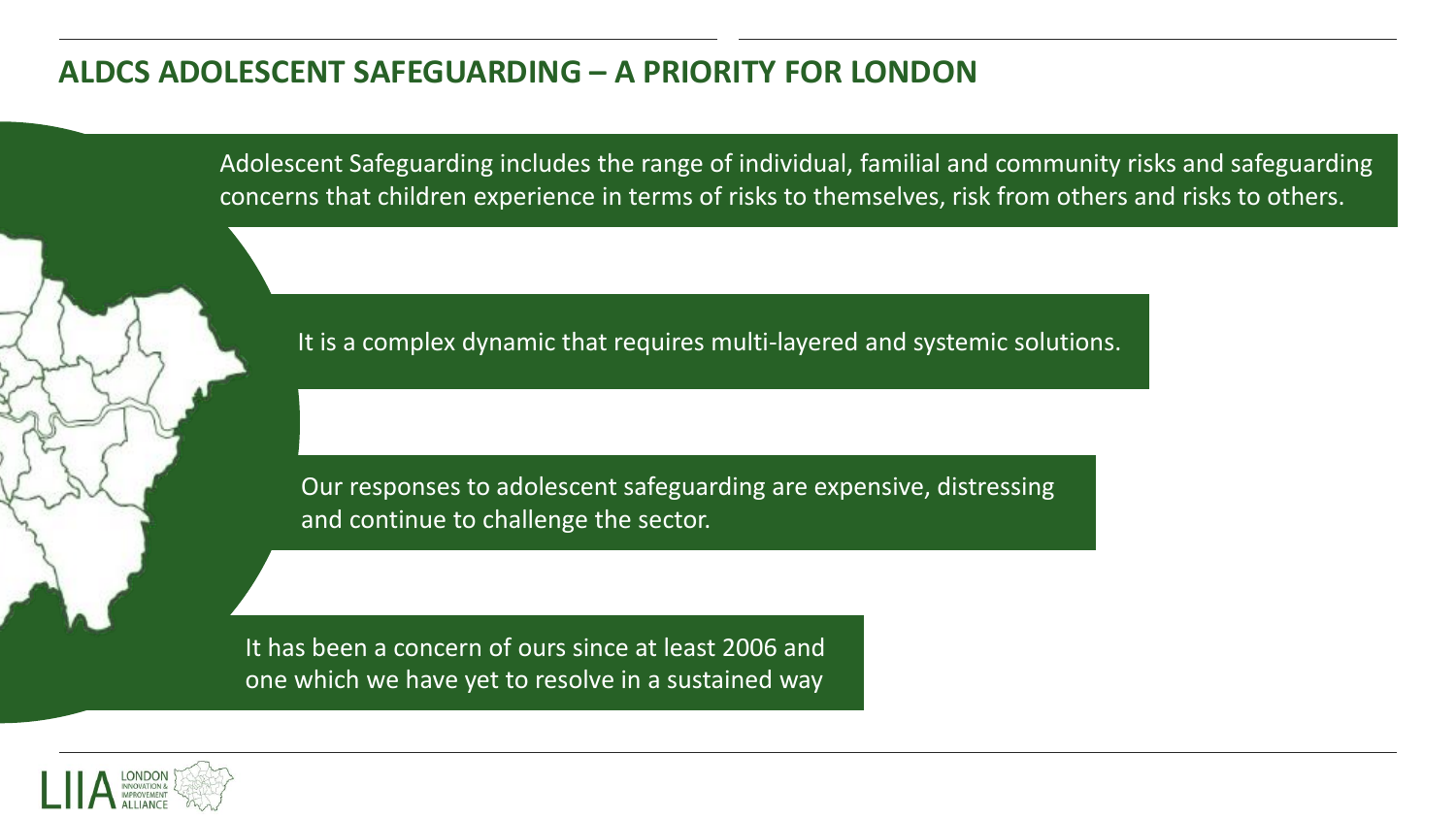#### **INTERCONNECTED EXPERIENCES OF EXTRA-FAMILIAL HARM**



#### **ALDCS Adolescent Safeguarding: A Priority for London**

- *Self assessment x 16 LAs*
- *Peer review – Harrow and Lambeth*
- *Adolescent Safeguarding in London Group*
- *Developed Adolescents Safeguarding Practice Framework*
- *Developed Child Exploitation Protocol with MPS and Partners*
- *Attention to strategic join up of LAs, Health, MPs, MOPAC/VRU and partners at a pan-London level*

https://www.liia.london/liia-programme/adolescentsafeguarding-and-youth-justice



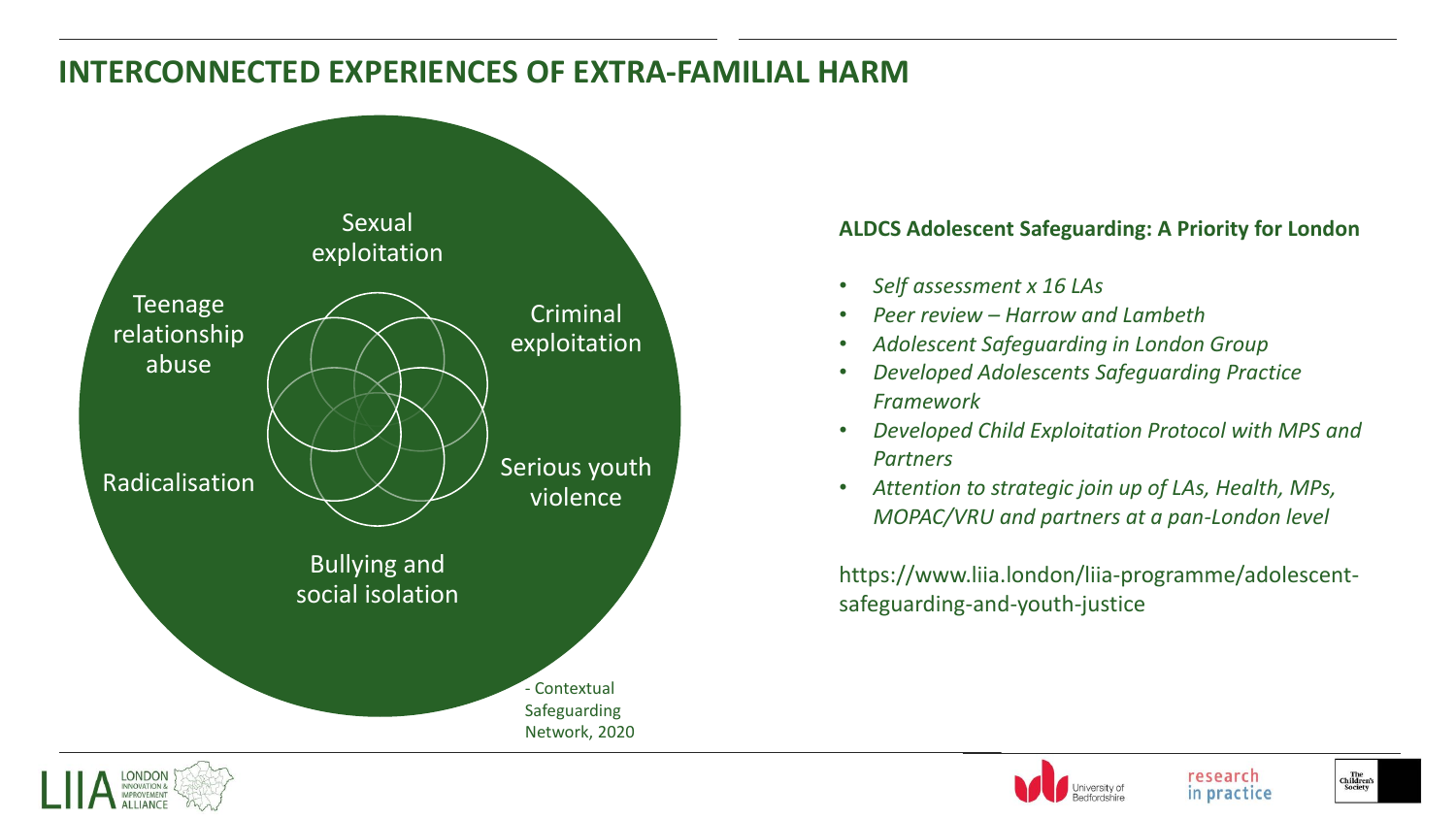

- **Shared vision, whole system**: the whole community and all partners • Adolescent risk ('at' risk and 'of' risk) in and out of home (contextual) • Developmentally attuned, "going with the grain" of adolescence (18+) • Preventative: embedded in universal
- Relational: "relationships are the dynamo for change"

and whole family approaches

**DEVELOPING A FRAMEWORK**

**DEVELOPING** 

**A FRAMEWORK** 

- Built on trust with children, families and communities and attuned to experience of trauma and victimisation
- Practice which is culturally competent and addresses discrimination
- Attuned to well -being of staff who work in the midst of trauma



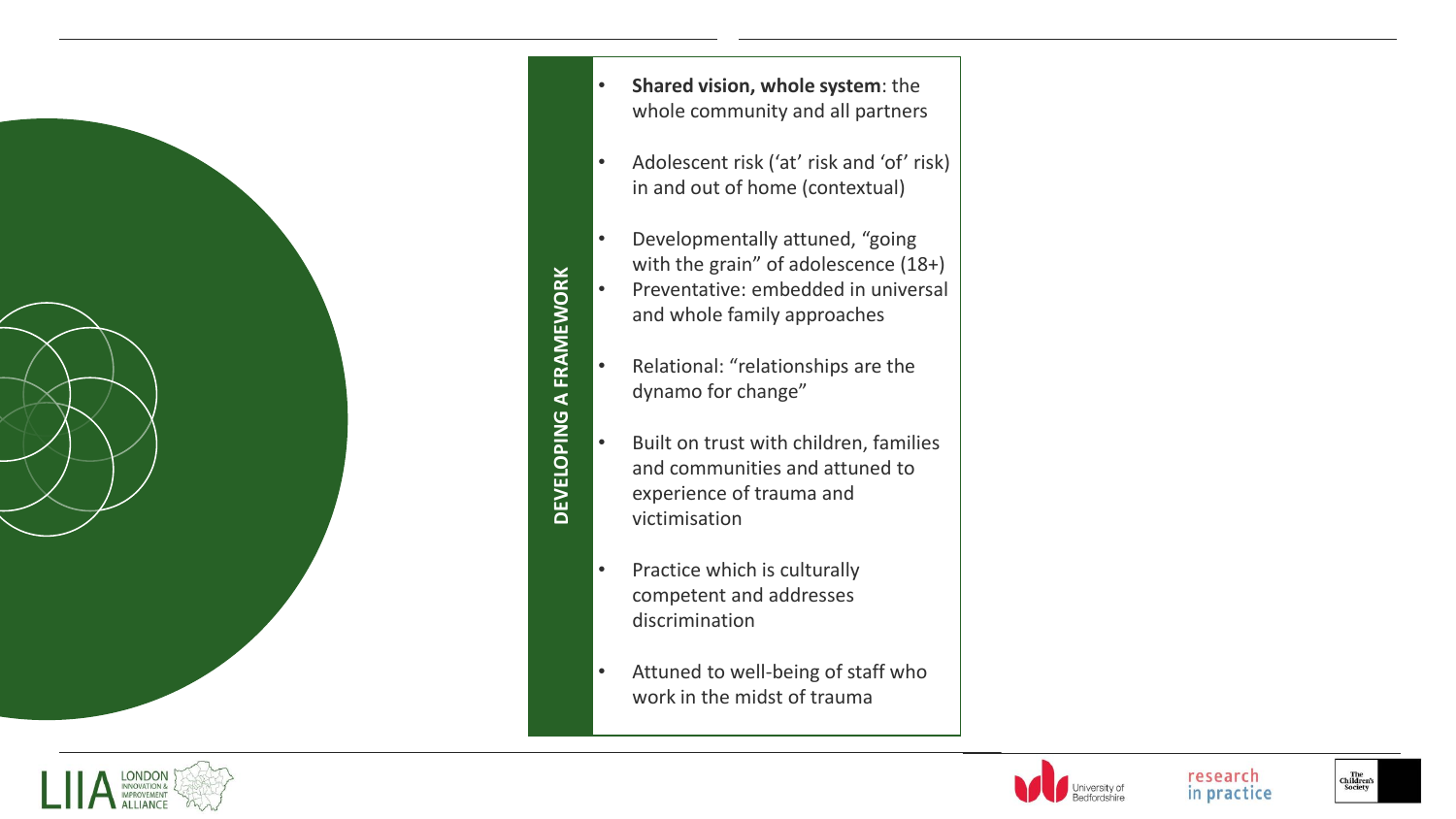

# DEVELOPING A FRAMEWORK **DEVELOPING A FRAMEWORK**

A SHARED PARTNERSHIP PROGRAMME FOR 2021 **A SHARED PARTNERSHIP PROGRAMME FOR 2021**

- Revise Child protection procedures to better reflect extra -familial harm
- Launch London Child Exploitation Protocol
- Embed the Adolescent Safeguarding Practice Framework
- Pursue London Crime Reduction Board reducing racial disparities action plan in relation to responses to child criminal exploitation and serious youth violence
- Enhance strategic join up through use of Tackling Child Exploitation Support Programme
- Develop best practice for Adolescent Residential provision
- Addressing the risks and information sharing for placing families out of borough where there are potential risks of gang involvement or exploitation





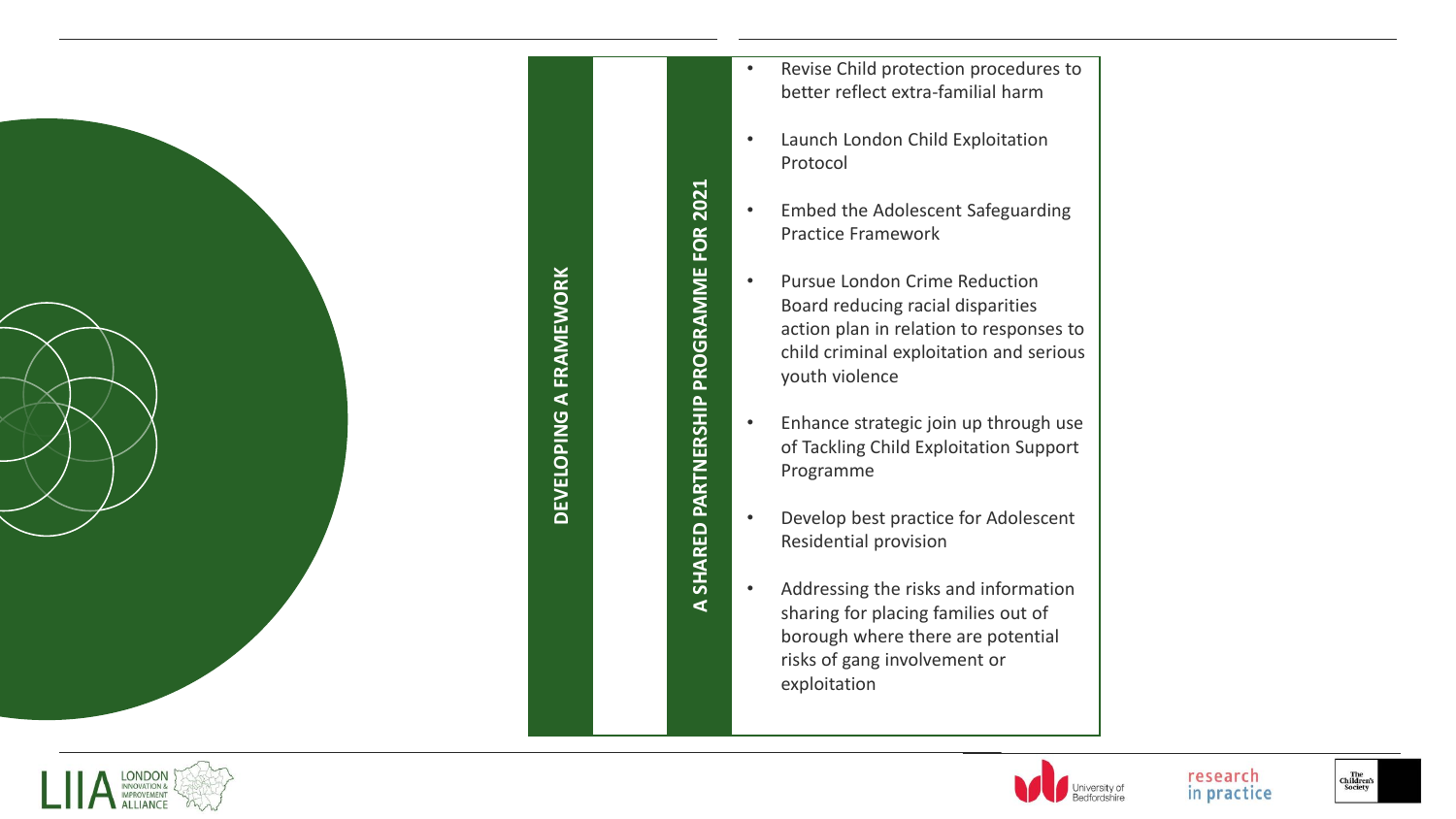

# DEVELOPING A FRAMEWORK **DEVELOPING A FRAMEWORK**

A SHARED PARTNERSHIP PROGRAMME FOR 2021 **A SHARED PARTNERSHIP PROGRAMME FOR 2021**

**OUR CHALLENGE**

**OUR CHALLENGE** 

- Higher levels of SYV, CCE, youth custody than other areas of England
- Tension between public health / law and order / safeguarding
- Racial disparity at the apex of Child Protection and Criminal Justice systems
- Developing a shared strategic vision for adolescent safeguarding within a local authority and between partners (whole system)
- Statutory Frameworks which pull young people and practitioners in many directions, with binary responses to the same young people
- Cuts to universal & preventative offer despite 'a Public Health approach'
- Inequalities further exacerbated by Covid -19



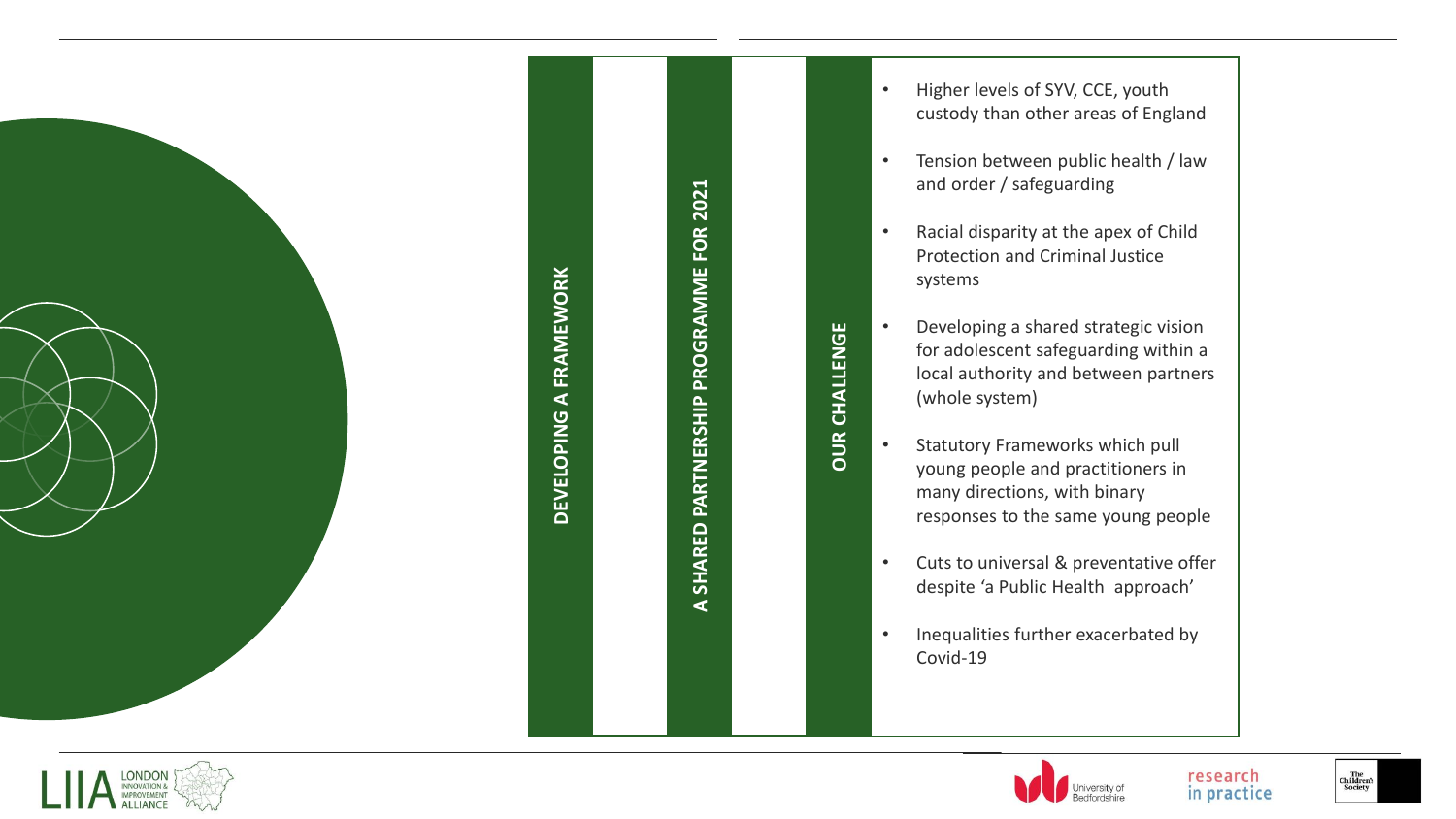### **ROYAL BOROUGH OF GREENWICH: BUILDING BRILLIANT OUTCOMES TOGETHER**  CHILDREN'S SERVICES CONTEXT AND MOTIVATIONS FOR CHANGE



RBG's Children's Services were rated **Good** by Ofsted in December 2019



Staff **retention is high** and agency usage low



**94%** of the RBG's schools are rated Good or **Outstanding** 



The number of children in our care has nearly **halved** in recent years



Challenges with **adolescent safeguarding** – multiple teams and processes creating opportunities to improve outcomes



**Likely rise in demand** due to COVID and associated poverty



Rising **pressures in SEND** – difficult processes, multiple partners, increasing tribunals, supplier difficulties



**Financial imperative** for directorate given current and expected funding and demand levels

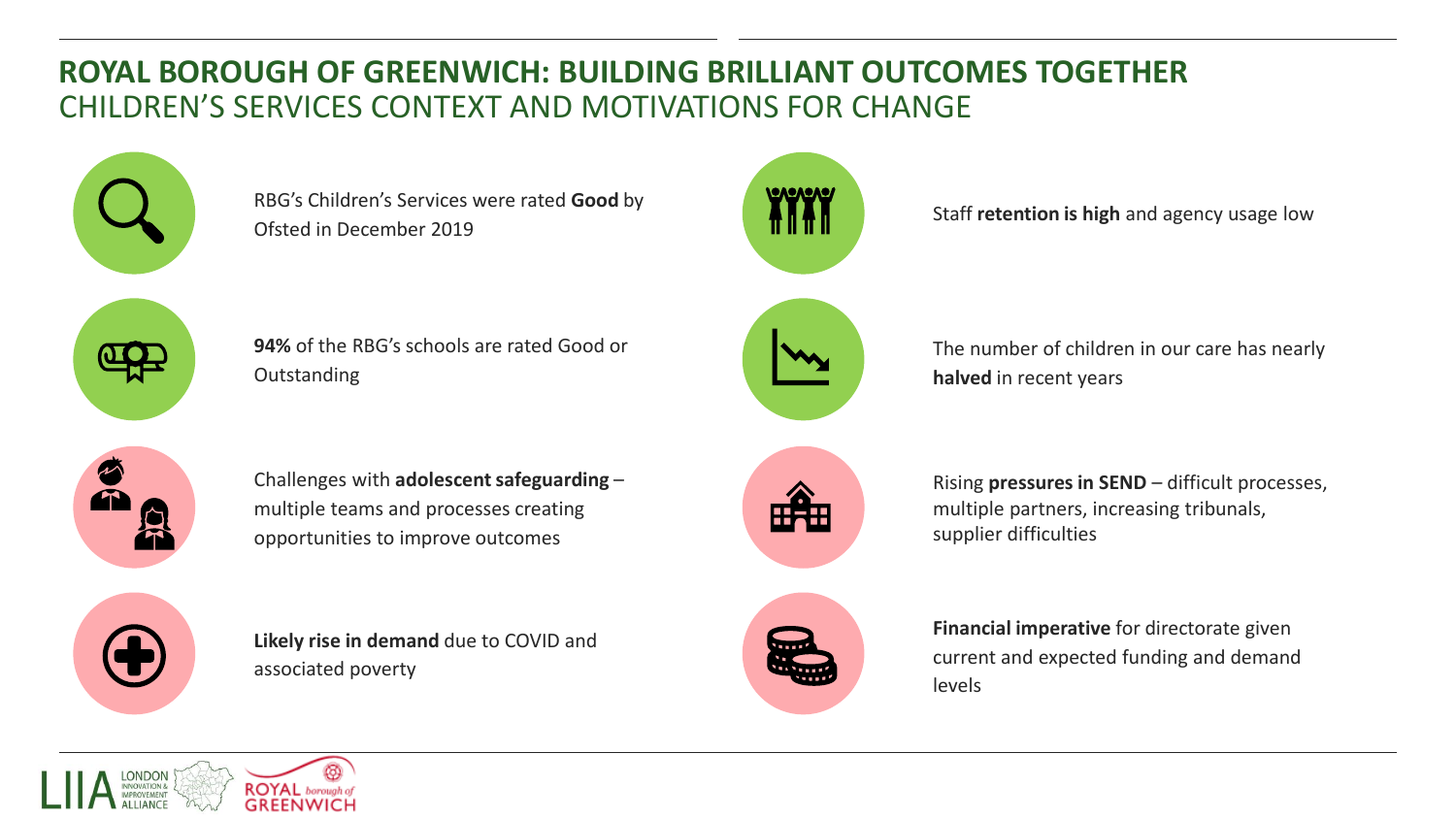### **BUILDING BRILLIANT OUTCOMES TOGETHER – THE APPROACH**

We are partnering with Newton Europe to consider our greatest challenges, to undertake a diagnostic that will lead to new ways of working and change that achieves sustained brilliant outcomes for children and young people. We will work through a 3 phased approach:



#### **Fundamentals:**

- Leading with **improved outcomes** for children and families
- Rigorous, **evidence-based** approach to **prioritise** the areas which will most improve outcomes and financial performance
- A system approach working **hand-in-hand** with the representatives from across the service this is a team effort
- Ensuring that all changes and benefits delivered are **sustainable** yielding ongoing, recurrent value for RBG



**\*timelines shown are indicative**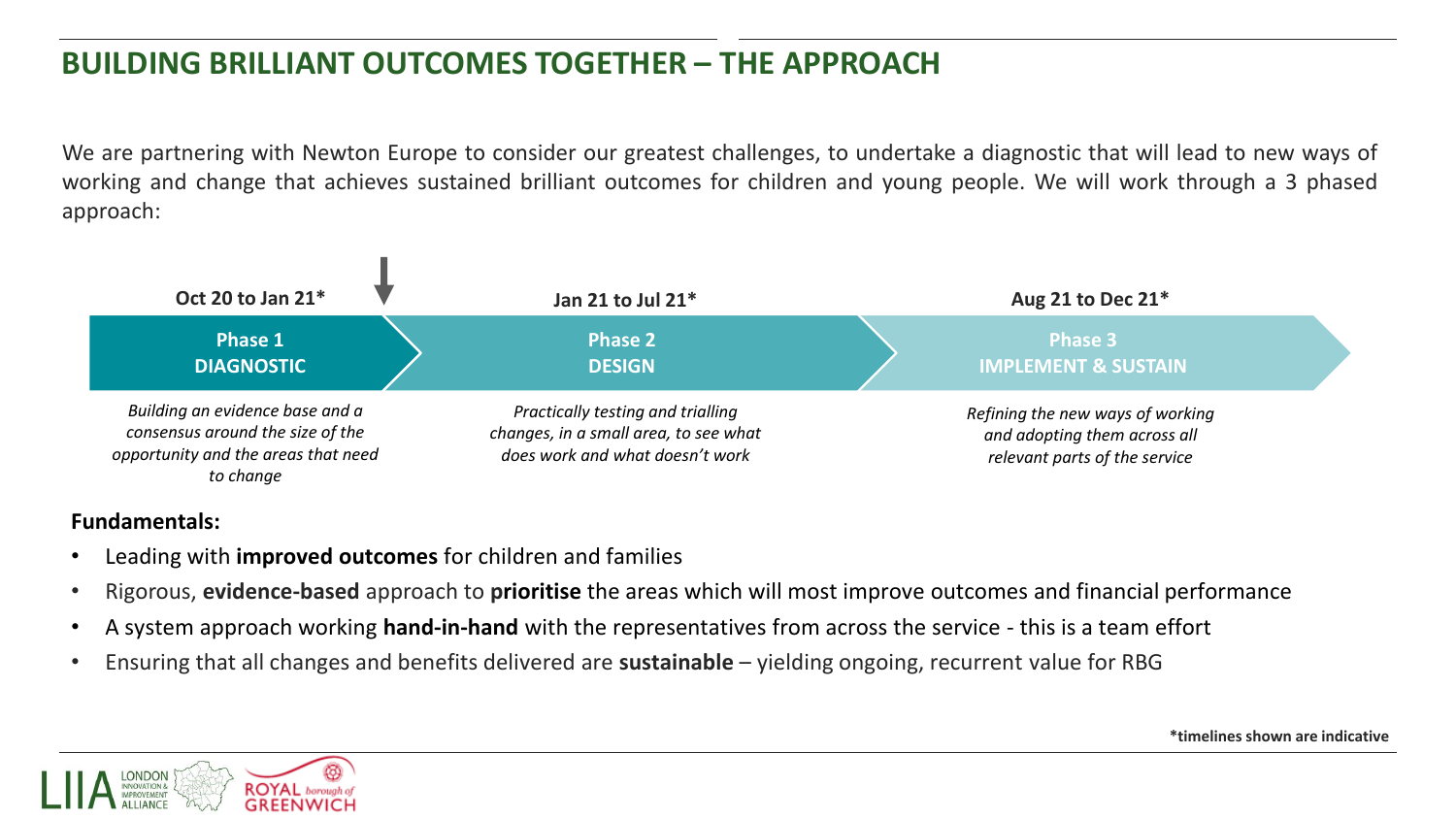#### **BUILDING BRILLIANT OUTCOMES TOGETHER** DIAGNOSTIC ACTIVITIES AND PARTICIPATION

**GREENWICH** 

**ALLIANCE** 

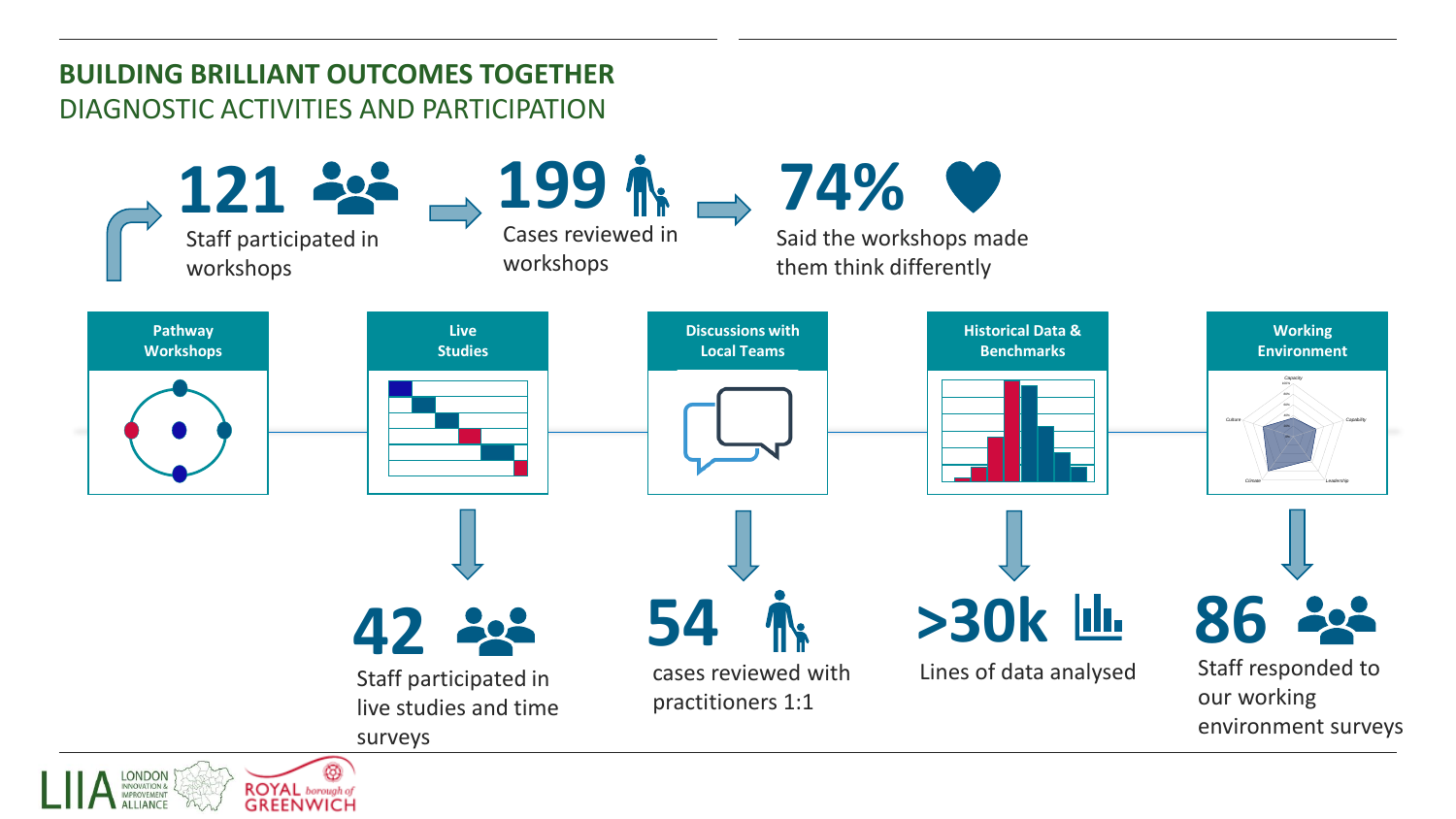#### **GREENWICH BUILDING BRILLIANT OUTCOMES TOGETHER** SUMMARY OF DIAGNOSTIC EVIDENCE

*Children and families are put in contact with the council with complicated and multi-faceted lives. Often they need support in multiple ways, over the course of different life stages.* 

*Analysis data from Framework-I, IYSS and Synergy found that in a given year nearly 200 of the children with the highest levels of need will interact with multiple RBG services and professionals*





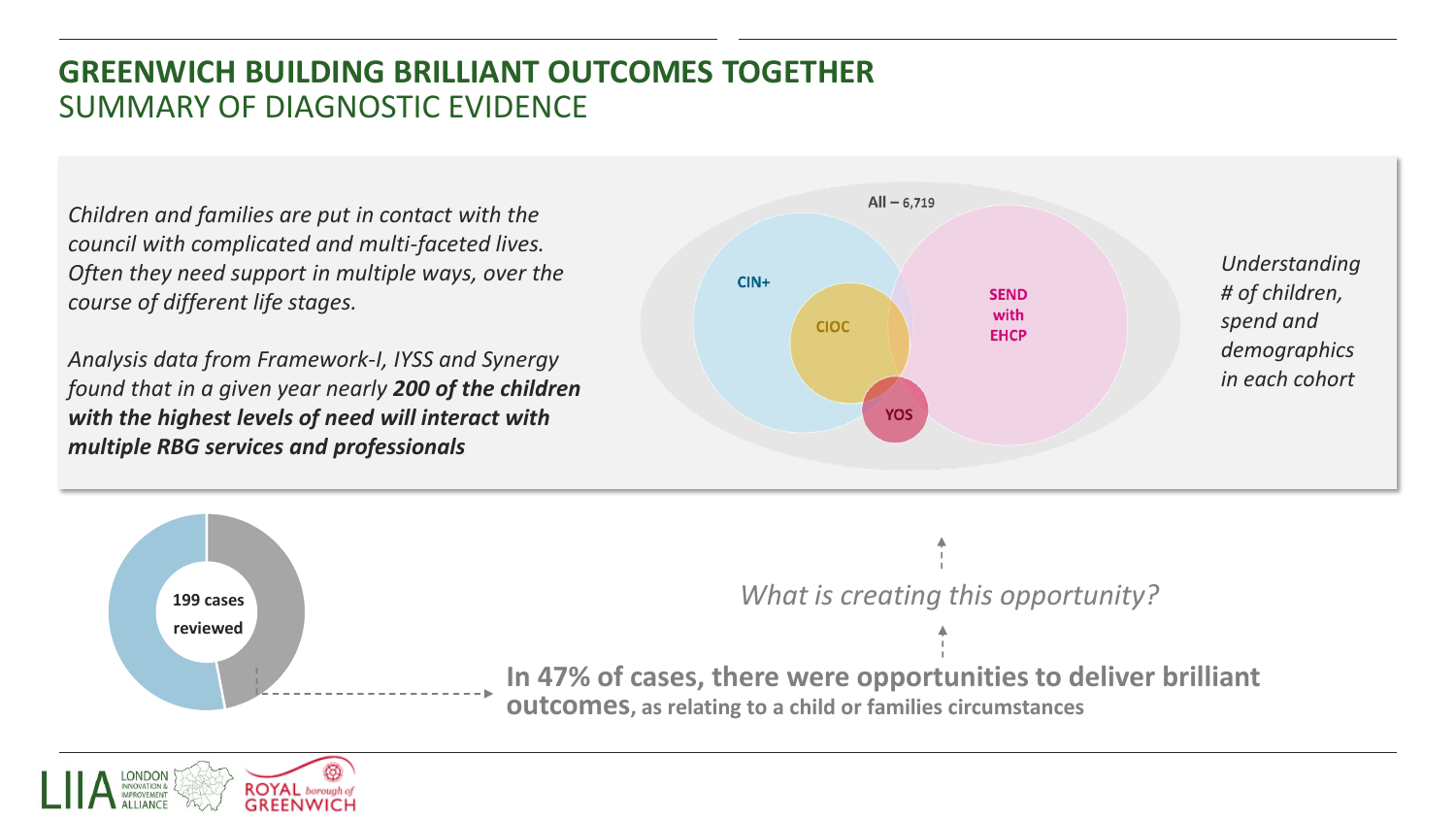

ඹ LONDON<br>INNOVATION &<br>IMPROVEMENT **ROYAL** borough of<br>**GREENWICH ALLIANCE**